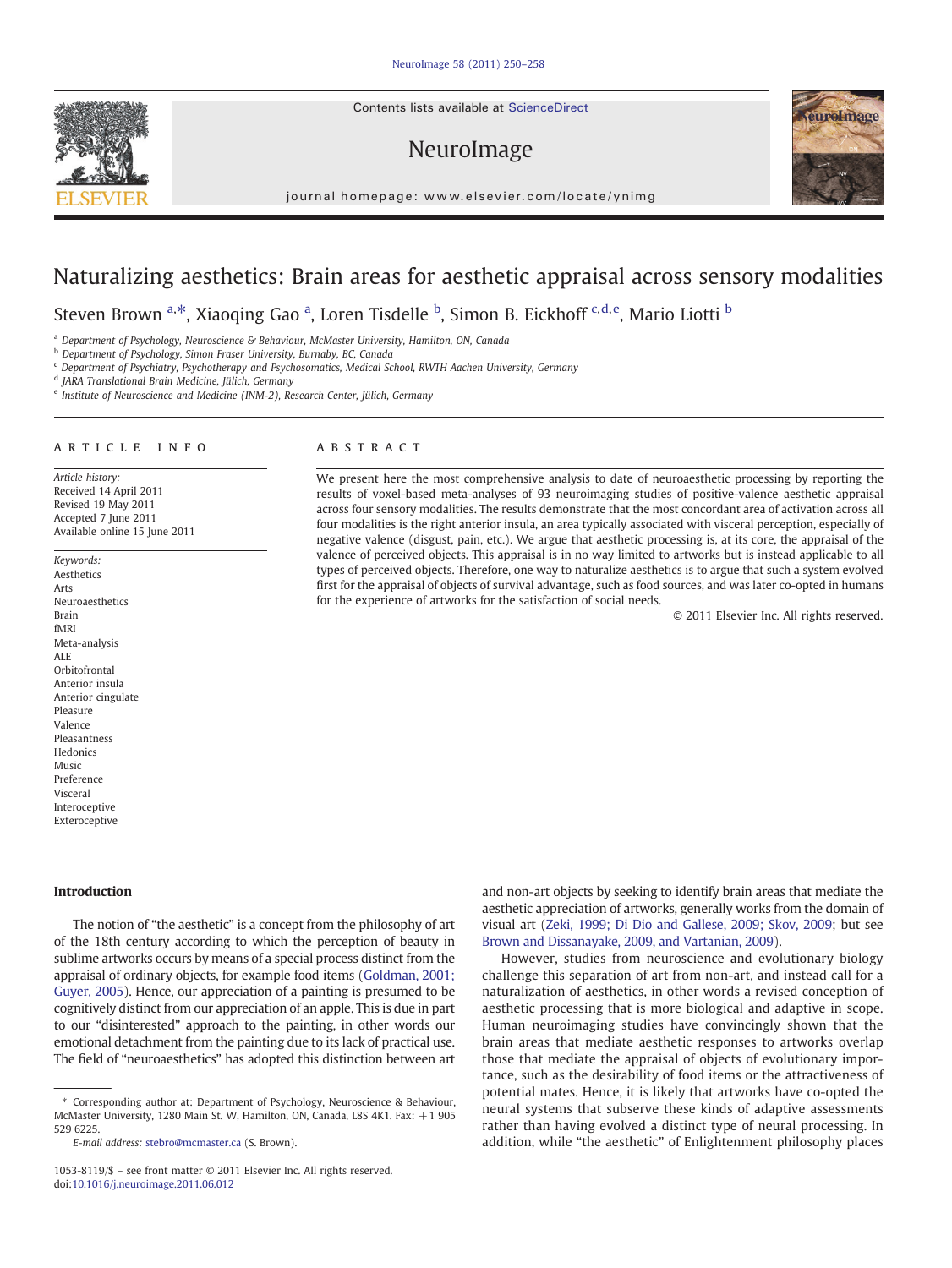an exclusive focus on positive-valence assessments – and thus beauty – aesthetic processing is best thought of as a binary phenomenon, with both positive and negative counterparts. Thus, negativevalenced emotions such as dislike and disgust are just as much aesthetic emotions as are awe and ecstasy. Aesthetic processing, at its core, can thus be equated with object-appraisal processes, resulting in emotions that sit along the spectrum from transcendence to repulsion. When seen in this way, aesthetic emotions become major factors in guiding motivation and decision making. We would thus expect neural pathways for object appraisal to involve areas not only for object perception but those for homeostatic processing, emotion, motivation, and motor control as well.

An important step towards naturalizing aesthetics is to ground aesthetic emotions in theories of emotion more generally. The standard model of emotion in psychology and biology – the basic emotion theory – offers little insight into aesthetics since it contains no primary emotion for positive-valenced appraisals such as pleasure, although it does include the negative-valenced counterpart of disgust [\(Ekman, 1992\)](#page-7-0). The only positive-valenced emotion in the basic emotion theory is happiness, an emotion that is often conflated with pleasure. An influential alternative to the basic emotion theory, that put forward by [Ortony et al. \(1988\),](#page-7-0) makes clear that aesthetic pleasure is an object-related emotion, whereas happiness is an outcome-related emotion. Hence, aesthetic emotions such as pleasure and repulsion are qualitatively distinct from outcome-related emotions such as happiness and disappointment.

This distinction between objects and outcomes figures prominently in neuroscience as well. [Rushworth et al. \(2008\)](#page-8-0) presented a neural model of decision-making based on the notion that the appraisal of objects (what they refer to as "stimuli") is most strongly associated with the orbitofrontal cortex (OFC), whereas the appraisal of outcomes (what they refer to as "actions") is most strongly associated with the anterior cingulate cortex (ACC), and that these two appraisals can be doubly dissociated through lesions in animals. This is consistent with neuroanatomical studies showing that the OFC is a form of higher-level sensory cortex receiving input from "what" sensory pathways involved in object processing [\(Rolls, 2005](#page-7-0)), whereas the ACC is a premotor area involved in predicting and monitoring outcomes in relation to motivational intentions [\(Carter](#page-7-0) [and van Veen, 2007](#page-7-0)). Hence, the object/outcome dichotomy makes important predictions about aesthetic processing, suggesting that aesthetic emotions should be primarily associated with objectappraisal mechanisms in the OFC.

There is, in fact, an abundant neuroimaging literature in humans (most of it distinct from the neuroaesthetic banner) showing that the OFC is reliably activated during tasks that require people to make appraisals of the quality of objects, both art and non-art objects [\(Kringelbach, 2005; Wallis, 2007](#page-7-0)). This would suggest that the OFC is a prime candidate for being the "aesthetic center" of the human brain. But the situation is more complicated than that. First, the OFC plays a prominent role in general sensory processing, being a secondary sensory cortex for both olfaction and gustation [\(Kringelbach, 2004;](#page-7-0) [Rolls, 2004](#page-7-0)). Second, it serves a role in polysensory convergence, not least in the interaction between olfaction and gustation during "flavor" processing. Third, the OFC processes emotions of both valences, and there is no clear understanding of how positive- and negative-valenced appraisals are represented in the OFC.

Our goal in this study was to apply quantitative meta-analysis techniques to a comprehensive corpus of human neuroimaging studies of aesthetic processing across multiple sensory modalities and across both non-art and art objects. We were interested in seeing if there was indeed a supramodal brain area that is active during the process of object appraisal. The OFC was clearly our strongest candidate for such an area. Therefore, one of the major questions we wanted to address was whether regions of OFC activation across sensory modalities were overlapping or instead sensory-specific.

# **Methods**

# Inclusion criteria for papers

Meta-analysis of 93 published neuroimaging studies was performed using "activation likelihood estimation" (ALE) analysis. The studies are summarized in Supplementary Tables 1 and 2. They included papers that performed ROI-based and correlational analyses in addition to standard activation analyses. Database searches were carried out by the first three authors using search terms such as "aesthetics", "aesthetics+ fMRI", "aesthetics+ orbitofrontal" and "aesthetics  $+$  insula". In addition, extensive use was made of the Web of Knowledge database in order to find articles citing ones we already had. All three authors had to agree on the suitability of a paper for it to be included in a meta-analysis.

Our inclusion criteria for articles were: 1) that whole-brain analyses were performed, using either functional magnetic resonance imaging (fMRI) or positron emission tomography (PET) (thereby excluding electrophysiology-based studies; ROI-based analyses were taken from whole-brain studies); 2) that the papers provided either Talairach or Montreal Neurological Institute (MNI) coordinates for their activation foci (thereby excluding papers that reported activations using neuroanatomical labels alone); 3) that the subjects were healthy individuals and not part of clinical populations (thereby excluding studies on, for example, depressed patients or individuals with feeding or body-perception disorders, such obese individuals or anorexics); 4) that the tasks involved some type of aesthetic evaluation of the presented stimuli, including ratings of pleasantness, attractiveness, and liking (thereby excluding studies of general sensory processing, decision making alone, or studies in which no explicit aesthetic appraisal was made by subjects); and 5) that task appraisals were of positive valence (thereby excluding studies of disgust, pain, noxious quality, unpleasantness, and the like). While the issue of negative valence is of central relevance to our approach to aesthetics, there were not enough papers across the five major sensory modalities to justify doing a parallel set of meta-analyses for negative-valence processing at the present time. Some of the studies that were included in the meta-analyses performed comparisons between positive- and negative-valence assessments, but we only selected the positive-valence tasks from those papers.

To elaborate further on our exclusion criteria, we excluded papers that did not place a central focus on aesthetic evaluation. This included studies that were primarily devoted to decision making, studies that were focused on learning and conditioning, studies that used rewarding stimuli as primes for other cognitive tasks, studies that used aesthetic-connoting words only, studies that had people state preferences among two choices, and studies that focused on reward processing in neuroeconomic experiments. In addition, we excluded studies of valence or arousal processing in which no ratings of pleasantness or attractiveness were made by subjects. This exclusion covered many studies of picture processing, including those of erotic stimuli.

While the distinction between "liking" and "wanting" is one that is frequently discussed in the neural literature on reward processing [\(Berridge and Kringelbach, 2009; Berridge et al., 2009\)](#page-7-0), we do not consider this distinction here, as most of the studies looked at ratings of pleasantness or attractiveness. Hence, the focus was more on hedonic value (liking) than incentive value (wanting) or preference.

# Activation likelihood estimation (ALE) analysis

Four parallel ALE meta-analyses were performed for four major sensory modalities, respectively: 1) vision (56 papers, 242 foci across the whole brain); 2) audition (8 papers, 95 foci); 3) gustation (16 papers, 136 activation foci); and 4) olfaction (13 papers, 109 foci). These are summarized in Supplementary Table 2. The vision category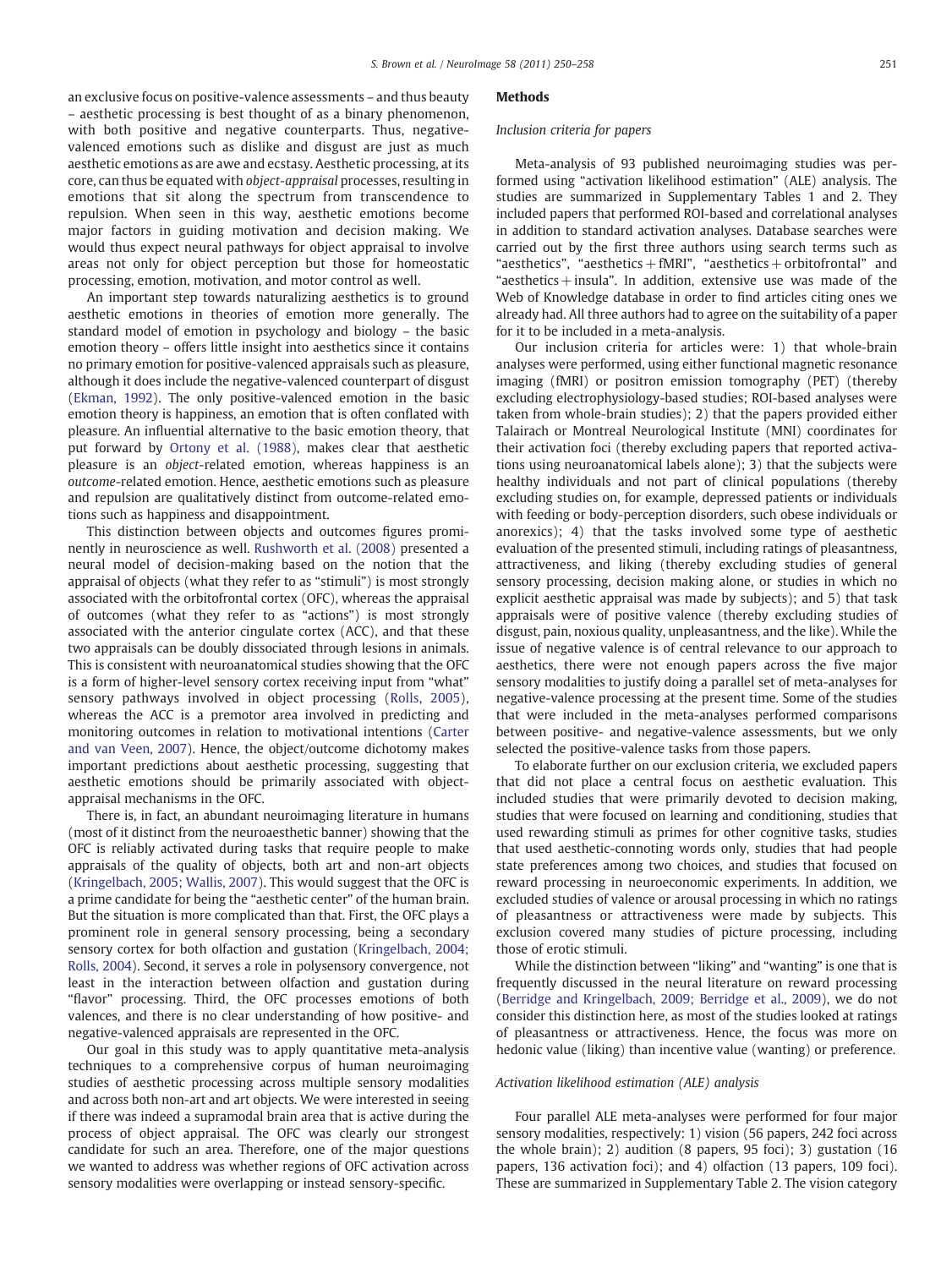had a number of subcategories, including artworks, faces, general pictures, erotic images, food images, and images of loved ones (such as infants and romantic partners). For the purposes of this metaanalysis, these subcategories were combined. While we intended to include touch as a fifth sensory-specific analysis, there was an insufficient number of papers dealing with positive-valenced evaluation in order to do so (see [Francis et al., 1999; Rolls et al., 2003\)](#page-7-0).

Coordinates for activation foci from conditional contrasts were taken from the original publications. No deactivations were examined in our meta-analyses. ALE meta-analyses were performed using GingerALE 2.0.1a3 (brainmap.org). MNI coordinates were automatically converted to Talairach coordinates. The ALE statistic, first described by [Turkeltaub et al. \(2002\)](#page-8-0), was computed according to the modified procedure of [Eickhoff et al. \(2009\),](#page-7-0) which is based on creating activation maps for each experiment, and then running a random effects analysis across all experiments, with significance determined by a non-parametric permutation test thresholded at  $p$ <0.05 using the "false discovery rate" correction for multiple comparisons and a cluster threshold of  $k = 10$  voxels. Compared to the original ALE procedure, this modified procedure indicates convergence of brain activation across experiments rather than foci. The ALE results were registered onto a Talairach-normalized template brain using Mango (ric.uthscsa.edu/mango). The logical analysis presented in [Fig. 3](#page-4-0) was performed using Mango.

A conjunction analysis was carried out to identify voxels engaged by aesthetic processing independent of stimulus modality. To identify convergence among the four analyses, the FDR-thresholded ALE maps obtained from the individual analyses were binarized. The resulting images – indicating voxels that were significantly associated with aesthetic processing in the visual, auditory, gustatory or olfactory domains – were then summed up, producing a probabilistic map indicating how many of the modality-specific analyses overlapped in each voxel of the reference space. A series of such conjunctions was carried out: a 2-of-4 overlap (i.e., a conjunction where any 2 of the 4 individual meta-analyses overlapped); a 3-of-4 overlap (where any 3 of the 4 meta-analyses overlapped); and a 4-of-4 overlap (where all 4 meta-analyses overlapped).

### Results

Four sensory-specific ALE meta-analyses (i.e., vision, audition, gustation, and olfaction) were carried out, as shown in [Fig. 1](#page-3-0) (the Talairach coordinates of the ALE foci are reported in Supplementary Tables 3–6). As predicted, all analyses showed activation in the orbitofrontal cortex. Additional common areas of activation included the anterior cingulate cortex, anterior insula, and ventral region of the basal ganglia. Modality-specific brain areas in the individual analyses included the following patterns. 1) For vision: the left inferior parietal lobule (Brodmann area [BA] 40), fusiform gyri bilaterally (BA 19/37), inferior frontal gyri bilaterally (BA 44), hypothalamus, and caudate nuclei and amygdala bilaterally. 2) For audition: the supplementary motor area (BA 6), midbrain in the region of the periaqueductal gray, and posterior cerebellum. 3) For gustation, olfaction and vision: the left anterior insula and pregenual anterior cingulate cortex (ventral BA 32).

The principal aim of the study was to examine zones of polysensory convergence for aesthetic processing. To do this, we binarized the four individual FDR-corrected maps and computed a probabilistic map of each voxel's engagement across the four modalities. [Fig. 2A](#page-4-0) shows voxels that were concordantly engaged by aesthetic processing in any two of the four modalities ("2-of-4" analysis). The regions identified in this analysis define a general limbic network associated with aesthetic appraisal and emotion, including the anterior midcingulate cortex, bilateral anterior insula, left nucleus accumbens, and medial orbitofrontal cortex (Table 1).

#### Table 1

Principal ALE foci for the conjunction analyses. The table shows the principal ALE clusters derived from the "2-of-4" (top) and "3-of-4" (bottom) conjunction analyses. The columns labeled as x, y, and z are the Talairach coordinates for the maximum or sub-maxima of each cluster. After several anatomical names in the "region" column is the Brodmann area in parentheses.

| Region                                   | X              | y                        | $Z_{\cdot}$    | z score |
|------------------------------------------|----------------|--------------------------|----------------|---------|
| 2-of-4 analysis                          |                |                          |                |         |
| Left anterior insula                     | $-32$          | 16                       | 6              | 3.46    |
|                                          | $-32$          | 14                       | O              | 2.60    |
|                                          | $-28$          | $\Omega$                 | 4              | 1.48    |
|                                          | $-26$          | $\overline{2}$           | 6              | 1.41    |
| Ventral basal ganglia/nucleus accumbens  | $-12$          | $\overline{2}$           | $-6$           | 3.33    |
|                                          | $-10$          | $\overline{\mathcal{A}}$ | $-8$           | 3.22    |
| Right anterior insula                    | 42             | 12                       | $-4$           | 3.20    |
|                                          | 34             | 20                       | 4              | 3.09    |
|                                          | 34             | 14                       | 12             | 2.65    |
|                                          | 32             | 14                       | $\overline{2}$ | 2.56    |
| Pregenual anterior cingulate cortex (32) | $-2$           | 44                       | $\Omega$       | 3.07    |
| Anterior midcingulate cortex (32)        | $\overline{2}$ | 22                       | 32             | 2.71    |
| Dorsomedial nucleus of the thalamus      | $\overline{4}$ | $-16$                    | 8              | 2.35    |
| Ventral basal ganglia                    | 26             | 8                        | $-4$           | 2.01    |
| Medial orbitofrontal cortex (25/11)      | $-2$           | 22                       | $-12$          | 1.25    |
|                                          | $-4$           | 20                       | $-14$          | 1.16    |
|                                          | $\Omega$       | 14                       | $-14$          | 0.24    |
| 3-of-4 analysis                          |                |                          |                |         |
| Left anterior insula                     | $-32$          | 16                       | 6              | 3.46    |
| Right anterior insula                    | 34             | 18                       | 4              | 2.78    |
|                                          | 32             | 14                       | 2              | 2.56    |
|                                          | 34             | 16                       | $\Omega$       | 2.14    |

No voxel in the brain was concordantly engaged in all four modalities ("4-of-4" analysis). However, the analysis revealed that the anterior insula bilaterally was the most concordant region of activation in three of the four analyses ("3-of-4" analysis; [Fig. 2](#page-4-0)B). In a follow-up assessment, we examined which of the four analyses contributed to these clusters of convergence (see boxes in [Fig. 2B](#page-4-0)). While three of the four analyses contributed to the cluster in the left anterior insula (all except audition), all four analyses contributed to the cluster in the right anterior insula. That is, while no voxel in the brain showed overlap among all four analyses, we found a region in the right anterior insula where all four analyses became significant, with three of the four FDR-thresholded ALE maps overlapping in each voxel of this region. The right anterior insula therefore emerged as the strongest candidate for a supramodal area for positive-valence aesthetic processing.

Contrary to our expectations, there were no OFC voxels in the 3-of-4 analysis. In other words, the OFC showed a more sensory-specific than supramodal pattern of activation. This is demonstrated in [Fig. 3](#page-4-0) as a logical analysis of the four sensory-specific ALE analyses. Some overlap was seen among modalities, as suggested in the 2-of-4 conjunction analysis. There was overlap between gustation and olfaction and between gustation and vision in the pregenual ACC (ventral BA 32), although this area is not typically found in published work on flavor processing. There was also overlap between audition and gustation in the posterior part of the gyrus rectus. Overall, the OFC did not satisfy the criterion of being a supramodal aesthetic area, in that no single area showed concordance across all four sensory modalities or even among subsets of three.

Finally, we were interested in whether studies devoted to artworks would show the same activation pattern as those involving non-artworks. Because of the small number of studies devoted to artworks and because these covered only two sensory modalities (audition and vision), we simply performed a qualitative analysis of these papers to see if they showed activation in the anterior insula. Four of the six studies of musical pleasantness did [\(Blood and Zatorre,](#page-7-0) [2001; Brown et al., 2004; Koelsch et al., 2006; Menon and Levitin,](#page-7-0) [2005\)](#page-7-0), while only one of the five studies of visual artworks did ([Di Dio](#page-7-0)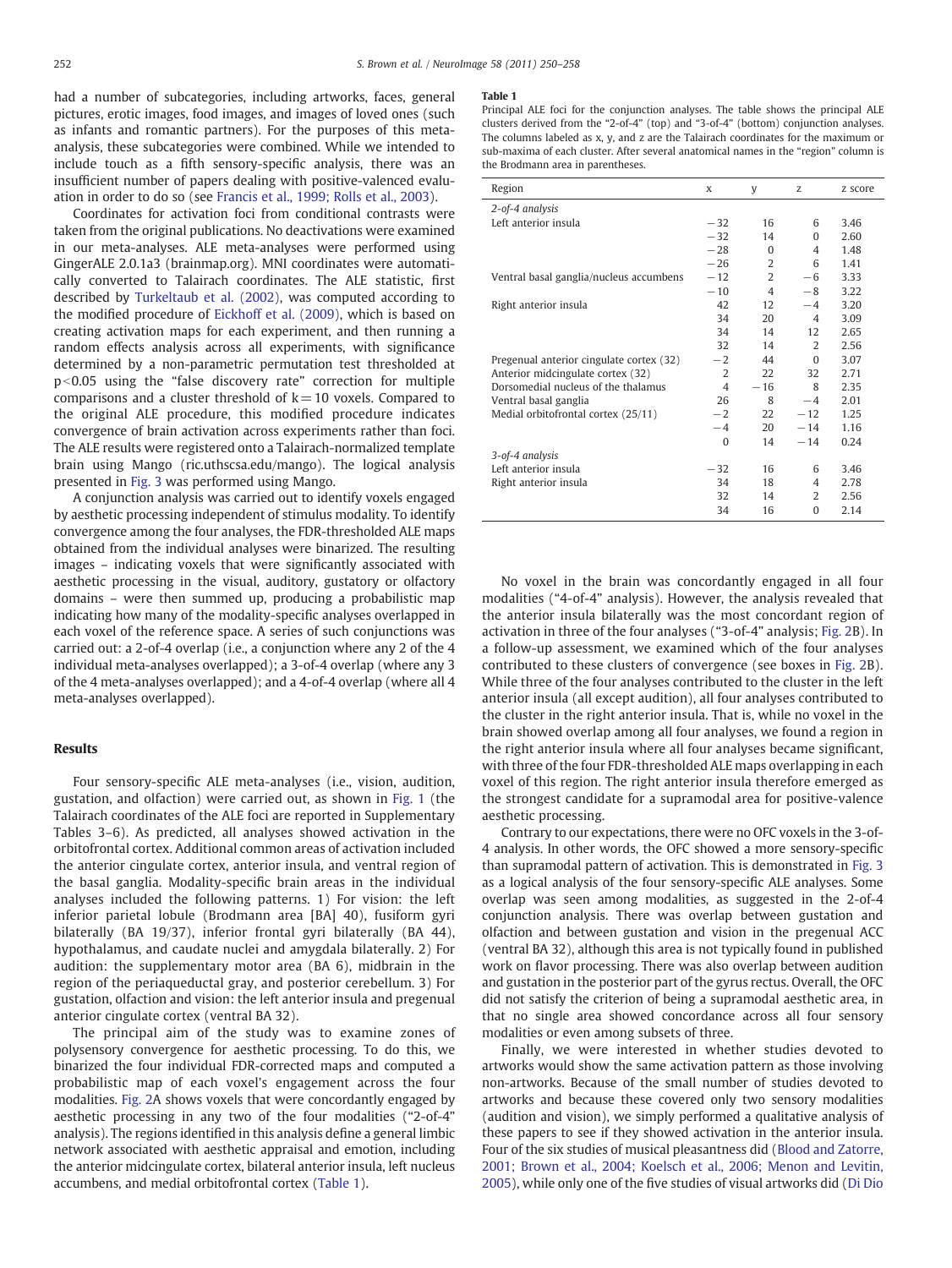<span id="page-3-0"></span>

Fig. 1. Principal ALE foci for the four sensory-specific meta-analyses. Principal sites of activation are labeled. Talairach z coordinates are shown below each slice. The right side of a slice is the right side of the brain. The threshold is p<0.05, corrected for multiple comparisons using the false discovery rate. Abbreviations (from left to right): IFG: inferior frontal gyrus; IPL, inferior parietal lobule; pgACC, pregenual anterior cingulate cortex; OFC, orbitofrontal cortex; SMA, supplementary motor area; ACC, anterior cingulate cortex.

[et al., 2007](#page-7-0)). The reasons for this discrepancy are unclear. Music might simply be a more emotive/hedonic stimulus than photographs of visual artworks, and the insula might be tracking this difference.

# Discussion

The combined results of the four sensory-specific meta-analyses and the two conjunction analyses point to the right anterior insula as being the most concordant area of activation across all of the studies of positive-valence aesthetic processing. The OFC did not have any significant voxels in the 3-of-4 conjunction analysis. Instead, we observed a pattern of adjacency among modalities. Hence, an overall picture of aesthetic processing emerged of sensory-specific regions of the OFC being co-activated with a supramodal area located in the anterior insula.

Before discussing the activation profiles in detail, it is important to point out limitations of this study vis-à-vis our objective of naturalizing aesthetics. While we argued in the [Introduction](#page-0-0) that standard models of aesthetics place an unbalanced focus on positivevalenced appraisals, and thereby ignore the other half of aesthetic processing, our own meta-analyses were unable to rectify that situation, due to an insufficient number of articles devoted to negative-valenced aesthetic processing across the four sensory modalities. Article limitations likewise prevented us from doing a quantitative comparison between artworks and non-artworks. However, the burden of proof is on artwork-centered aesthetic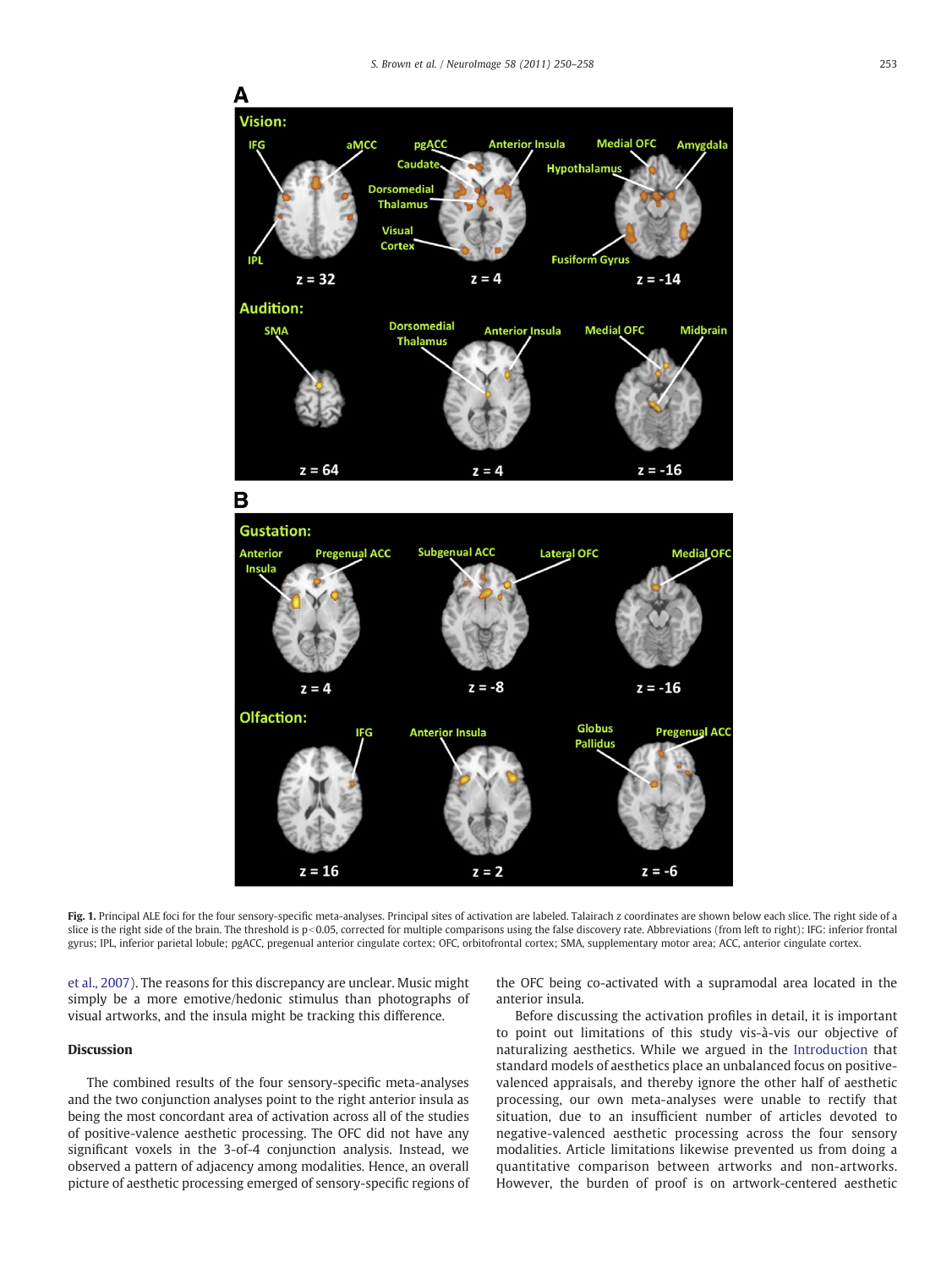<span id="page-4-0"></span>

Fig. 2. Principal ALE foci for the conjunction analyses. These analyses represent probabilistic maps indicating where binarized FDR-corrected ALE analyses for the four sensoryspecific meta-analyses overlap, as registered onto a Talairach-normalized template brain. The right side of a slice is the right side of the brain. A) "2-of-4", analysis, showing where any two individual meta-analyses overlap. The principal sites of overlap are labeled above each slice. Talairach z coordinates are shown below each slice. The color bar indicates the number of sensory-specific analyses in which overlap occurs. B) "3-of-4" analysis, showing where any three individual meta-analyses overlap. This analysis reveals foci exclusively in the bilateral anterior insula. The boxes to the left and right of the slice indicate the percentage of studies in each meta-analysis showing activation in this region. All four sensory modalities show activation in the right anterior insula. The color bar indicates the number of sensory-specific analyses in which overlap occurs. Abbreviations (from left to right): MCC, midcingulate cortex; NAcc, nucleus accumbens.

models to demonstrate neural specificity for artworks. A comparison of our supramodal findings against individual studies of artwork processing does not support such a view of neural specificity for artworks.



Fig. 3. Logical analysis of ALE foci in the orbitofrontal cortex. ALE foci are displayed for the individual-level ALE analyses for the four sensory modalities in the orbitofrontal cortex and ventral cingulate region, demonstrating the relationship among the modalities. For the four axial slices at right, only the anterior portion of each slice is shown. Talairach z coordinates are shown below the sagittal slice and to the right of each axial slice. The right side of a slice is the right side of the brain. The color coding of the sensory modalities is shown at the bottom left. An overall pattern of adjacency among modalities is observed. However, in the pregenual ACC, gustation overlaps with vision ( $z = 4$ ) and olfaction ( $z = -2$ ). In medial OFC, gustation overlaps with audition  $(z=-14)$ . For simplicity, structures outside of the ventral frontal cortex have been masked in all the slices.

#### Anterior insula

The anterior insula's status as the most concordant brain area for positive-valenced aesthetic appraisal was an unexpected finding of this work, given that much of the literature dealing with the insula highlights its importance for negative-valenced emotions such as disgust, sadness, and pain. Moreover, aside from emotional processing, the insula has well-established roles in the sensory processing of taste, touch, vestibular function, and visceral perception. Finally, the anterior insula is situated directly medial to the frontal operculum (and is often confounded with it) and thus a brain area involved in vocalization, language syntax, and imitation [\(Ackermann and Riecker,](#page-7-0) [2004; Dronkers, 1996](#page-7-0)). Hence, the insula is a complex region with a multitude of functions and unclear anatomical demarcations from surrounding regions. How can all the functions attributed to it be disentangled?

The most strongly activated region corresponds with the anterior insula proper, a paralimbic region associated with interoceptive awareness/insight ([Critchley, 2005; Critchley et al., 2004\)](#page-7-0), a sense of the "feeling self" [\(Craig, 2009\)](#page-7-0), core affect ([Barrett et al., 2007\)](#page-7-0), the subjective experience of emotions such as pain, sadness, anxiety and disgust [\(Liotti et al., 2000](#page-7-0)), and the capacity to predictively anticipate the impact of emotional events on the body's responses [\(Bechara and](#page-7-0) [Damasio, 2005; Singer et al., 2009\)](#page-7-0). Two ALE meta-analyses of the insula have attempted to specify functional sub-domains within this structure. The ALE foci of our 3-of-4 conjunction analysis mapped onto the anterior-dorsal part of the insula that [Kurth et al. \(2010\)](#page-7-0) demonstrated as being a functional integration zone within this structure – representing such processes as emotion, empathy, interoception, olfaction, and gustation – and the zone that [Mutschler](#page-7-0) [et al. \(2009\)](#page-7-0) associated with the "sense of agency" in hand movement.

The major input to the anterior insula is from the dorsal posterior insula, which is considered to be the primary interoceptive cortex, receiving input from the nucleus of the solitary tract via the ventral posteromedial nucleus of the thalamus. The posterior insula is located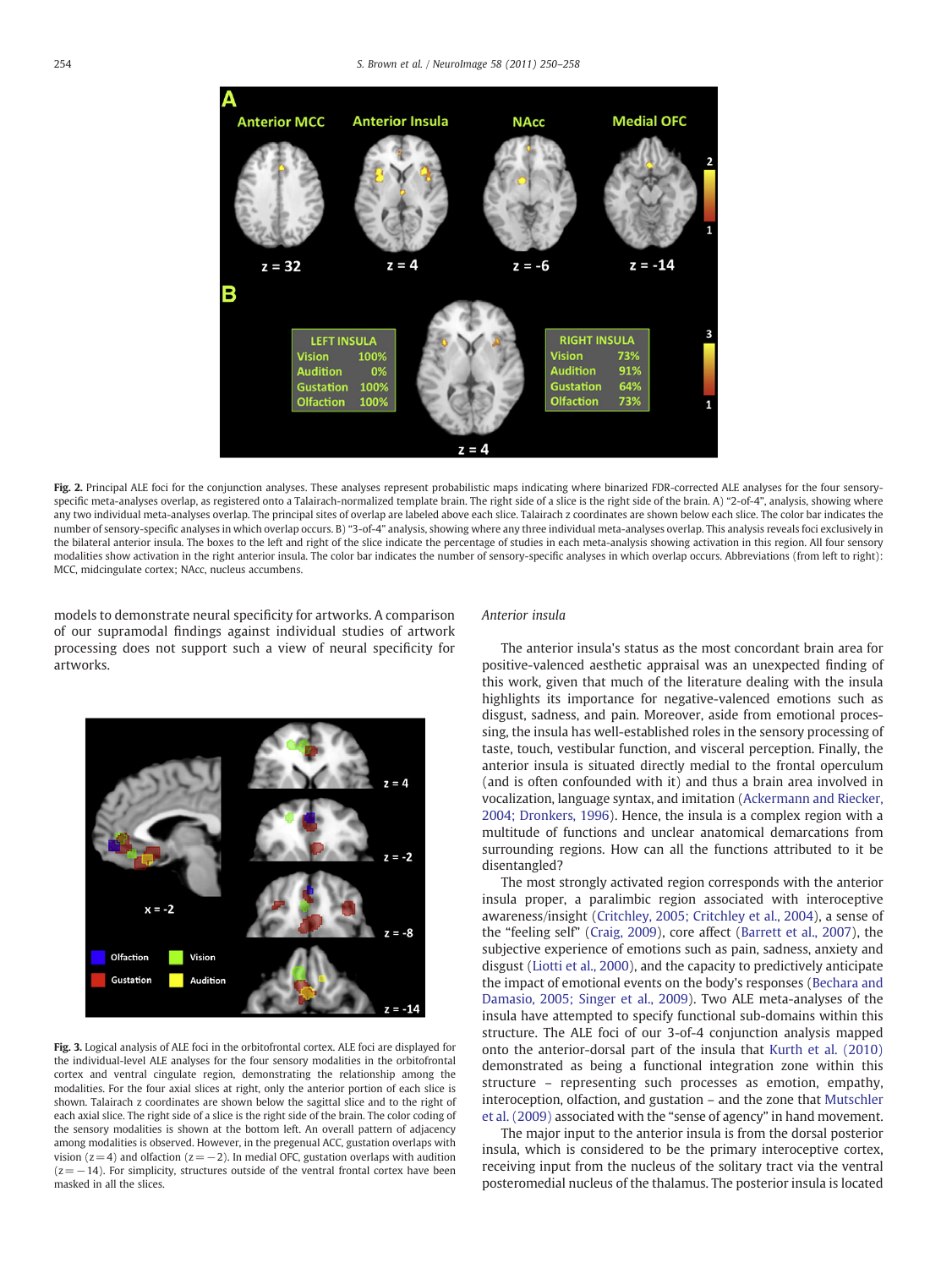next to the secondary somatosensory cortex (S2), and processes tactile information, including somatic pain. Rostral to that, the primary gustatory cortex is located in the anterior insula ([de Araujo](#page-7-0) [and Simon, 2009; de Araujo et al., 2003; Small et al., 1999](#page-7-0)), as corroborated by our gustatory ALE meta-analysis. Electrophysiological studies in the Rhesus monkey have shown that the gustatory cortex responds not only to the chemical properties of tastants but to the viscosity, fat texture, grittiness, and temperature of foodstuffs in the mouth ([Verhagen et al., 2004\)](#page-8-0). Human neuroimaging studies have shown that viewing pictures of appetizing foods can lead to activation close to this region [\(Simmons et al., 2005](#page-8-0)). According to [de Araujo and](#page-7-0) [Simon \(2009\),](#page-7-0) the gustatory cortex is a "multisensory system dedicated to evaluating the biological significance of intra-oral stimuli" (p. S34). This is in good agreement with our findings, except that the anterior insula might be processing the biological significance of all stimuli, not just intra-oral stimuli [\(Kurth et al., 2010\)](#page-7-0). Given that aesthetic preference is often considered to be a matter of "taste" [\(Korsmeyer, 1999, 2001](#page-7-0)), these results about the insular cortex demonstrate that aesthetic processing literally maps onto the taste center of the human brain, an area associated with subjective awareness of interoceptive state more generally. This part of the brain, along with the anterior cingulate cortex, has shown a strong evolutionary expansion in humans, and contains a unique and recently-evolved type of projection neuron, called the von Economo neuron, that is only found in higher primates ([Allman et al., 2005](#page-7-0)).

While bilateral activation of the anterior insula was seen in most of the analyses of this study, the right anterior insula emerged as a slightly more concordant area of activation than the left, in part due to the presence of the right but not left insula in the auditory analysis. Laterality effects have been described for the anterior insula. For example, [Craig \(2003\)](#page-7-0) argued that the right anterior insula contains a meta-representation of the state of the body that is associated with the subjective awareness of the "feeling self", based on input from visceral afferent pathways leading to interoceptive representations in the posterior insula. In addition, the right anterior insula is associated with sympathetic autonomic activity whereas the left anterior insula is associated with parasympathetic activity ([Craig, 2005](#page-7-0)). By this reasoning, aesthetic processing should most likely be associated with the right insula due to its arousing nature.

How can we reconcile our findings with the large literature on negative-valence processing in the insula? One proposal is laterality. [Craig \(2005\)](#page-7-0) argued that the right insula is more associated with negative valence and the left insula with positive valence, a proposal that is not borne out in our meta-analyses, with their bilateral activations for positive aesthetic evaluation. Another possibility could relate to the antero-posterior dimension, with the anterior part of the insular cortex being positive and the posterior part negative. [Tsukiura and Cabeza \(2011\)](#page-8-0) analyzed the neural basis of the "beautyas-good" intuition by having subjects perform attractiveness ratings for faces as well as "action goodness" ratings for short sentences describing hypothetical actions of individuals. Parametric analysis of neural areas whose activity varied systematically with these two ratings showed that a part of the right insular cortex decreased in activity with increasing ratings of both attractiveness and moral goodness. However, this area was in the posterior insula, being 33 mm more posterior than the centers of mass our anterior insula foci (y = 18 compared with y =  $-15$  in their study). So, the posterior insula might process negative valence, and the anterior insula positive valence.

In the dataset of [Tsukiura and Cabeza \(2011\),](#page-8-0) no brain area showed a U-shaped response for attractiveness or goodness ratings that would be suggestive of bivalent functioning. However, [Viinikainen et al. \(2010\)](#page-8-0) showed exactly such a profile of responsiveness for both the right and left anterior insula, in a region anterior to our conjunction foci. In that study, subjects viewed pictures from the International Affective Picture System (IAPS) database and had to make ratings of their valence (pleasantness) along a 9-point scale. A handful of regions, including a very anterior part of the insula bilaterally, showed an inverted-U pattern, being strongest for neutral stimuli and being equally strong for either positive or negative stimuli (though less so than for neutral stimuli). This supports the contention that the insula is a bivalent region. Viinikainen et al. found this pattern comparably for the right and left insula, arguing against a strong laterality effect for valence.

Overall, our findings of concordant activation in the right anterior insula for positive-valence aesthetic processing across four sensory modalities suggest that interoceptive processing (whether conscious or unconscious) is key to the assignment of valence to perceived objects. It probably does so by referencing the visceral/ motivational state of the individual in the presence of such objects. This part of the right insula might correspond to a sub-component of a bivalent brain region that is more responsive to positive than negative valence. The greater concordance of the right hemisphere compared to the left might reflect the functional specialization of this part of the insula for meta-representations of subjective bodily awareness ([Craig, 2003\)](#page-7-0). Finally, it should be pointed out that the insula is strongly responsive to autonomic parameters such as heart rate and blood pressure ([Critchley, 2005; Critchley et al., 2004](#page-7-0)), and so it is likely that autonomic changes that are induced by the perception of attractive stimuli are contributing to the observed activations in the insula.

# Orbitofrontal cortex

The OFC receives inputs from the five major sensory pathways (through what are referred to as "what" sensory pathways for vision and audition) as well as from the visceral afferent system, and is thus one of the most important brain areas underlying multisensory integration, not least in the form of gustatory/olfactory coupling for "flavor" sensation ([Rolls, 2004, 2005\)](#page-7-0). But in addition, the OFC plays an important role in monitoring and learning about the reward value of stimuli [\(Kringelbach, 2005; Wallis, 2007\)](#page-7-0), as reflected in subjective assessments of pleasantness, and as shown in these meta-analyses.

There is an extensive literature implicating the OFC in reward processing across all sensory modalities, which is why we predicted that the OFC would be the most likely candidate for a supramodal aesthetic area. Our major finding was that, while several OFC regions appeared in each sensory-specific analysis, none of them was present in the conjunction, thereby indicating an absence of convergence. In addition, we observed surprisingly little convergence of ALE foci across the individual gustation and olfaction analyses, despite strong expectations in the literature for such a convergence for flavor processing. Most of the overlap for these two modalities was seen in the ventral part of the cingulate cortex (the pregenual ACC) in BA 32. Overall, the strongest pattern seen for the OFC across our analyses was adjacency between modalities, rather than overlap, consistent with there being sensory-specific zones in the OFC.

To a first approximation, the OFC shows striking similarities to the anterior insula as "a gateway to subjective conscious experience" [\(Kringelbach, 2005](#page-7-0):699), especially the experience of emotion. Both areas receive extensive sensory and visceral inputs, and are important for polysensory convergence. Both connect with visceromotor areas such as the ACC and hypothalamus. In addition, both are responsive to the reward value of stimuli, and are important brain areas for emotion. Where they seem to differ is that the OFC is more strongly associated with learning and memory processes than the insula, most likely via its connections with the dorsolateral prefrontal cortex. The OFC is able to track the reward value of a stimulus as this reward value changes as a function of conditioning in stimulus–reward reversal experiments. The OFC might not only represent the value of an object but keep this value in working memory to influence decision making and behavior. So, while both the insula and OFC respond to primary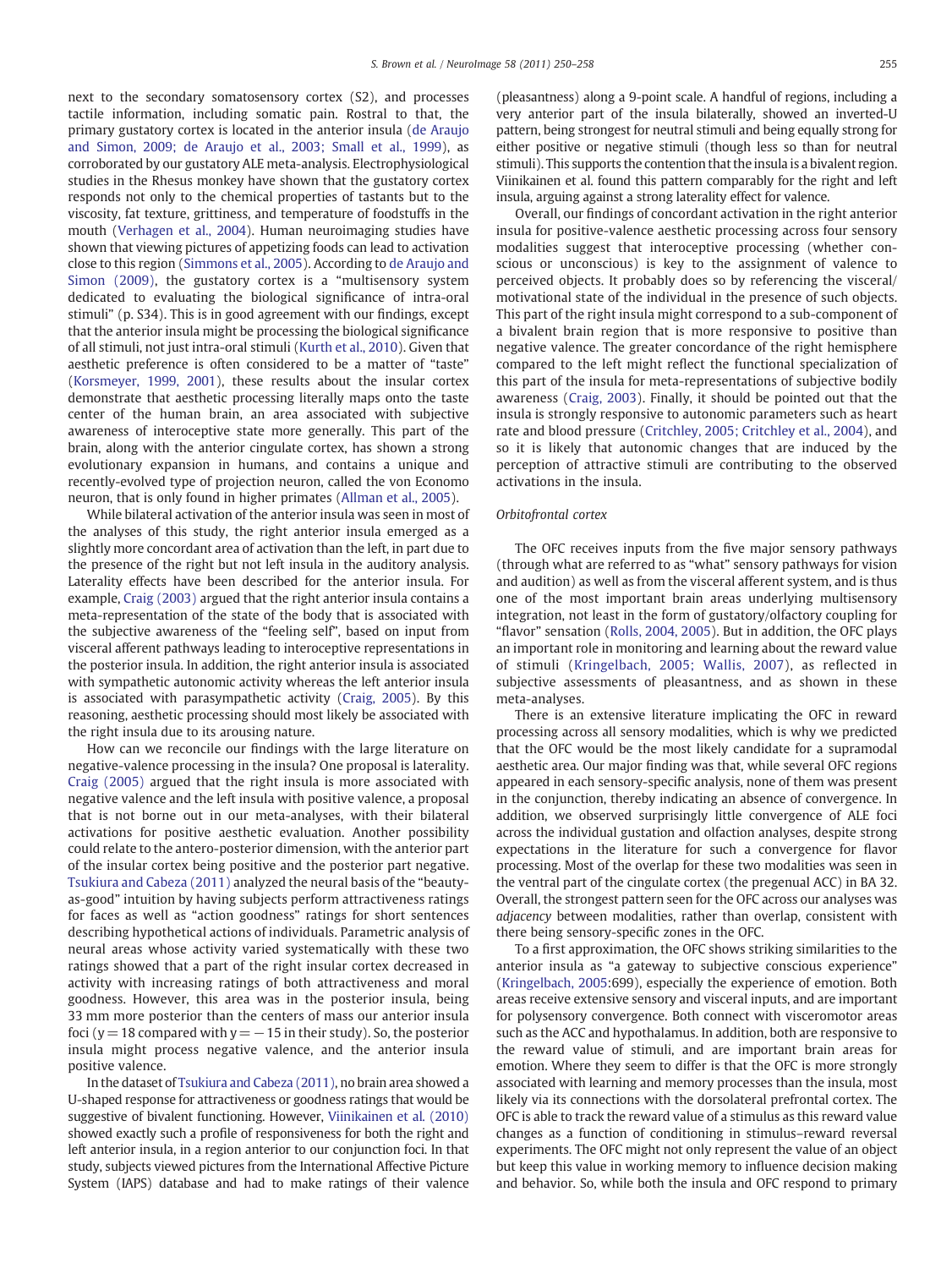reinforcers, the OFC might be more important in creating responsiveness to secondary reinforcers, for example when reward contingencies change. Overall, the OFC and insula are reciprocally connected with one another and show parallel functions when it comes to reward and emotion. But the OFC might be more linked to conditioned learning and working memory processes than the insula, and may thus serve as a brain area for storing the reward history of stimuli, as is important for decision making (although see [Singer et al. \(2009\)](#page-8-0) for the neuroeconomic implications of the anterior insula).

The OFC, like the anterior insula, is a bivalent brain region. One hypothesis about valence processing ([Kringelbach, 2005\)](#page-7-0) is that the medial OFC is linked to positive valence (rewards), and the lateral OFC (closest to the anterior insula) to negative valence (punishers). While our meta-analyses did not include negative valence, several of the studies within them did perform comparisons between valences, and some were supportive of a mediolateral distinction for valence. For example, [Small et al. \(2001\)](#page-8-0) had subjects eat chocolate to beyond satiety. As chocolate eating changed from being rewarding to aversive, activity switched from medial OFC to lateral OFC. Likewise, a medial-positive lateral-negative relationship has been found in studies of valence processing for gustation ([Small et al., 2003\)](#page-8-0) and olfaction ([Anderson et al., 2003\)](#page-7-0). However, the study of [O'Doherty](#page-7-0) [et al. \(2001\)](#page-7-0) showed rather opposite results. They had subjects consume solutions of either glucose (pleasant) or salt (aversive), and found more lateral OFC activity for glucose, and more medial activity for salt. Finally, [Zald et al. \(2002\)](#page-8-0) found medial OFC activation for the consumption of both pleasant (sugar) and aversive (quinine) solutions, with no mediolateral differences across valence. Further work is needed to resolve the important issue of valence coding in both the OFC and insula.

It is reasonable to speculate that, to the extent that polysensory convergence of reward processing does occur in the OFC, it most likely evolved in the service of perceiving the quality of food sources, including their gustatory, olfactory, visual, and textural (somatosensory) features ([Kringelbach, 2004; Rozin, 1999](#page-7-0)). This is strikingly similar to the reasoning that has been applied to the anterior insula/ gustatory cortex [\(de Araujo and Simon, 2009\)](#page-7-0), highlighting yet another deep similarity between the OFC and anterior insula. It also suggests that the most primordial aesthetic appraisal that animals engage in relates to foraging and the search for nutritional sources, and that all other appraisals – from attractive mates to transcendent artworks – have co-opted an ancestral system of food appraisal (see discussion below).

## A functional connectivity model

An important way to naturalize aesthetic processing is to see it as the appraisal of valence of perceived objects, and to argue that this appraisal process comes about through a comparison between subjective awareness of current homeostatic state – as mediated by the anterior insula – and exteroceptive perception of objects in the environment, as mediated by the sensory pathways leading up to the OFC. The basic model of aesthetic processing that we propose involves an interaction between interoceptive and exteroceptive processing via recurrent connectivity between anterior insula and OFC, respectively, as shown in Fig. 4. We call this a "core circuit for aesthetic processing", and is comprised of areas contained in our 2-of-4 conjunction analysis. See [Barrett et al. \(2007\)](#page-7-0) for a similar model. This circuit is in no way restricted to aesthetic processing, but may be related to all cognitive processes that involve viscerality ([Bechara and](#page-7-0) [Damasio, 2005\)](#page-7-0), as shown by the observation that it is active when people evaluate the truth or falsity of religious propositions ([Harris](#page-7-0) [et al., 2009](#page-7-0)). We propose that recurrent connectivity between the anterior insula and the OFC can mediate what [Craig \(2009\)](#page-7-0) calls "homeostatic emotions" and thus the assignment of valence to objects as a function of current homeostatic state.



Fig. 4. The core aesthetic network of the human brain. This is presented as a connectivity model in which aesthetic appraisal is seen as a comparison between exteroceptive information passing through the OFC and interoceptive information passing through the anterior insula. The appraisal of an object's valence is assumed to involve recurrent connectivity between these two areas. Also shown in the figure are the rostral/emotional part of the cingulate cortex (BA 32) and the ventral basal ganglia, the latter being one of the "hedonic hotspots" of the brain. This diagram is not meant to represent connectivity in any comprehensive manner. Key limbic areas missing from this diagram include the amygdala, hippocampus, hypothalamus, and basal forebrain. Also missing are general sensory projections to the insula, and visceral afferent projections to the OFC.

In this model, the OFC is seen as an extension of "what" sensory pathways that process object-recognition information, whereas the anterior insula contains a meta-representation of bodily responses from inputs coming from the interoceptive cortex in the posterior insula. Another important part of this circuit is the ACC. The rostral part of the ACC is reciprocally connected with both the anterior insula and OFC, and is co-activated with both of them in many imaging experiments, as is clearly shown in all of our meta-analyses. [Taylor et al. \(2009\)](#page-8-0) used fMRI to examine resting-state connectivity between the various divisions of the insula and cingulate cortex. One of their major findings was strong resting-state connectivity between the anterior insula and the most rostral part of the cingulate (BA 32; pregenual anterior cingulate). This interconnected system is proposed to be involved in "emotional salience monitoring" and to operate across all sensory modalities [\(Taylor et al.,](#page-8-0) [2009](#page-8-0)). Finally, we include the ventral basal ganglia in this circuit, which are considered to be among the "hedonic hotspots" of the brain ([Berridge](#page-7-0) [et al., 2009](#page-7-0)). Unlike areas such as the OFC and insula, which seem to be bivalent, the ventral basal ganglia are overwhelmingly associated with reward processing, pleasure, and thus positive valence. There is good anatomical evidence that the ventral basal ganglia are connected with the OFC and perhaps anterior insula as well ([Haber and Knutson, 2010\)](#page-7-0).

### Naturalizing aesthetics: what needs do the arts satisfy?

We have argued that aesthetic processing is, at its core, the appraisal of valence of objects, and that this is a general cognitive process that applies to both non-art and art objects. We suggest that this processing is rooted in a comparison between subjective interoceptive state and exteroceptive perception, whose goal is to determine whether perceived objects will satisfy or oppose our homeostatic needs. The presence of anterior insula and OFC activations in the analysis of artworks raises the important question about what kind of "need" is being satisfied by artworks. Activation of reward circuits in response to artworks might explain how we come to feel pleasure in response to art, but it does not explain the deeper question of why we do. Why are artworks aesthetic objects?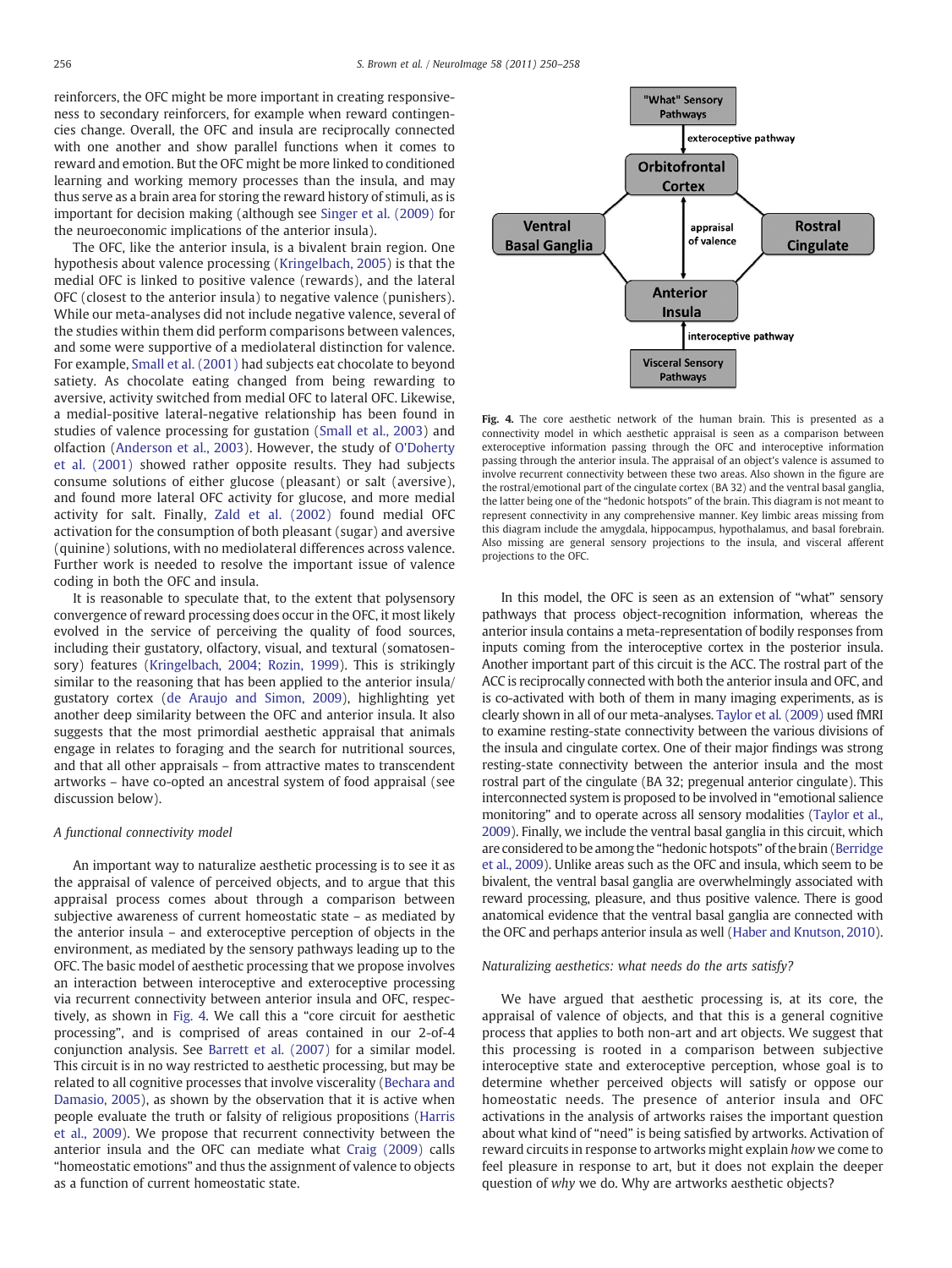<span id="page-7-0"></span>While the homeostatic need to appraise food quality can probably account for polysensory convergence for aesthetic processing in the OFC and insula, it cannot account for why music and other artworks activate this same circuitry. For that, we need to switch the focus to social needs and the emotions associated with them. Principal among these are the needs to find mates and to maintain the integrity of social relations within family groups and communities, the latter including parent–child interactions and affiliative interactions among non-kin members of a social group (Dissanayake, 2008, 2009). Evolutionary scenarios for the arts invoke the mechanisms of sexual selection and group selection to explain these capacities (Brown, 2000; Brown and Dissanayake, 2009; Miller, 2000; Voland and Grammer, 2003). So, while the rewarding properties of the arts derive most likely from social needs rather than homeostatic needs, similar neural circuitry seems to be involved in responding to attractive faces and alluring music as to desirable foods. The system of social needs seems to have co-opted the basic circuitry used for homeostatic needs, as evidenced by the everyday observation that artworks lead to strong bodily responses and can be as desirable and motivating as homeostatic need satisfaction (Gabrielsson, 2001).

In conclusion, an important way to naturalize aesthetics is to argue that such a system evolved first for the appraisal of appetitive objects of biological importance, including food sources and suitable mates, and was later co-opted for artworks such as songs and paintings. The larger evolutionary mystery of Enlightenment aesthetics is why artworks are rewarding to begin with and therefore why they activate the same reward circuitry as food sources that relate to homeostatic needs. The invocation of "social needs" provides some insight into the evolution of aesthetics. Interestingly, the paralimbic structures highlighted in the present study are critically involved in social cognition and empathy. This, therefore, may provide a neural basis for shared aesthetic experience, which is so central to the social functionality of the arts in human life, including their prominent role in religion.

Supplementary materials related to this article can be found online at doi:10.1016/j.neuroimage.2011.06.012.

#### Acknowledgments

We are grateful to Ivan de Araujo and Ellen Dissanayake for critical comments on an earlier version of the manuscript. This work was funded by grants from the Natural Sciences and Engineering Research Council of Canada (NSERC) to SB and ML, the Grammy Foundation to SB, and the Canada Foundation for Innovation (CFI) to ML. SBE was supported by the Human Brain Project (R01-MH074457-01A1), the Helmholtz Alliance on Systems Biology (Human Brain Model), and the DFG (IRTG 1328).

# References

- Ackermann, H., Riecker, A., 2004. The contribution of the insula to motor aspects of speech production: a review and a hypothesis. Brain Lang. 89, 320–328.
- Allman, J.M., Watson, K.K., Tetresault, N.A., Hakeem, A.Y., 2005. Intuition and autism: a possible role for Von Economo neurons. Trends Cogn. Sci. 9, 367–373.
- Anderson, A.K., Christoff, K., Stappen, I., Panitz, D., Ghahremani, D.G., Glover, G., Gabrieli, J.D.E., Sobel, N., 2003. Dissociated neural representations of intensity and valence in human olfaction. Nat. Neurosci. 6, 196–202.
- Barrett, L.F., Mesquita, B., Ochsner, K.N., Gross, J.J., 2007. The experience of emotion. Annu. Rev. Psychol. 58, 373–403.
- Bechara, A., Damasio, A.R., 2005. The somatic marker hypothesis: a neural theory of economic decision. Games Econ. Behav. 52, 336–372.
- Berridge, K.C., Kringelbach, M.L., 2009. Affective neuroscience of pleasure: reward in humans and animals. Psychopharmacology 199, 457–480.
- Berridge, K.C., Robinson, T.E., Aldridge, J.W., 2009. Dissecting components of reward:
- "liking", "wanting", and learning. Curr. Opin. Pharmacol. 9, 65–73. Blood, A.J., Zatorre, R.J., 2001. Intensely pleasurable responses to music correlate with activity in brain regions implicated in reward and emotion. Proc. Natl. Acad. Sci. U. S. A. 98, 11818–11823.
- Brown, S., 2000. Evolutionary models of music: from sexual selection to group selection. In: Tonneau, F., Thompson, N.S. (Eds.), Perspectives in Ethology. Behavior, Evolution and Culture., 13. Plenum Publishers, New York, pp. 231–281.
- Brown, S., Dissanayake, E., 2009. The arts are more than aesthetics: neuroaesthetics as narrow aesthetics. In: Skov, M., Vartanian, O. (Eds.), Neuroaesthetics. Baywood, Amityville, NY, pp. 43–57.
- Brown, S., Martinez, M.J., Parsons, L.M., 2004. Passive music listening spontaneously engages limbic and paralimbic systems. Neuroreport 15, 2033–2037. Carter, C.S., van Veen, V., 2007. Anterior cingulate cortex and conflict detection: an
- update of theory and data. Cogn. Affect. Behav. Neurosci. 7, 367–379.
- Craig, A.D., 2003. Interoception: the sense of the physiological condition of the body. Curr. Opin. Neurobiol. 13, 500–505.
- Craig, A.D., 2005. Forebrain emotional asymmetry: a neuroanatomical basis? Trends Cogn. Sci. 9, 566–571.
- Craig, A.D., 2009. How do you feel now? The anterior insula and human awareness. Nat. Rev. Neurosci. 10, 59–70.
- Critchley, H.D., 2005. Neural mechanisms of autonomic, affective, and cognitive integration. J. Comp. Neurol. 493, 154–166.
- Critchley, H.D., Wiens, S., Rotshtein, P., Ohman, A., Dolan, R.J., 2004. Neural systems supporting interoceptive awareness. Nat. Neurosci. 7, 189–195.
- de Araujo, I.E., Simon, S.A., 2009. The gustatory cortex and multisensory integration. Int. J. Obes. 33, 534–543.
- de Araujo, I.E.T., Rolls, E.T., Kringelbach, M.L., McGlone, F., Phillips, N., 2003. Taste– olfactory convergence, and the representation of the pleasantness of flavour, in the human brain. Eur. J. Neurosci. 18, 2059–2068.
- Di Dio, C., Gallese, V., 2009. Neuroaesthetics: a review. Curr. Opin. Neurobiol. 19,  $1 - 6$ .
- Di Dio, C., Macaluso, E., Rizzolatti, G., 2007. The golden beauty: brain response to classical and Renaissance sculptures. PLoS One 2, e1201.
- Dissanayake, E., 2008. If music is the food of love, what about survival and reproductive success? Musicae Scientiae 169–195 Special Issue.
- Dissanayake, E., 2009. The artification hypothesis and its relevance to cognitive science, evolutionary aesthetics, and neuroaesthetics. Cogn. Semiot. 5, 148–173.
- Dronkers, N.F., 1996. A new brain region for coordinating speech articulation. Nature 384, 159–161.
- Eickhoff, S.B., Laird, A.R., Grefkes, C., Wang, L.E., Zilles, K., Fox, P.T., 2009. Coordinatebased activation likelihood estimation meta-analysis of neuroimaging data: a random-effects approach based on empirical estimates of spatial uncertainty. Hum. Brain Mapp. 30, 2907–2926.
- Ekman, P., 1992. An argument for basic emotions. Cogn. Emot. 6, 169–200.
- Francis, S., Rolls, E.T., Bowtell, R., McGlone, F., O'Doherty, J., Browning, A., Clare, S., Smith, E., 1999. The representation of pleasant touch in the brain and its relationship with taste and olfactory areas. Neuroreport 10, 453–459.
- Gabrielsson, A., 2001. Emotions in strong experiences with music. In: Juslin, P.N., Sloboda, J.A. (Eds.), Music and Emotion. Oxford University Press, Oxford, pp. 431–449.
- Goldman, A., 2001. The aesthetic. In: Gaut, B., Lopes, D.M. (Eds.), The Routeledge Companion to Aesthetics. Routledge, London, pp. 181–192.
- Guyer, P., 2005. Values of Beauty: Historical Essays in Aesthetics. Cambridge University Press, Cambridge.
- Haber, S.N., Knutson, B., 2010. The reward circuit: linking primate anatomy and human imaging. Psychopharmacology 35, 4–26.
- Harris, S., Kaplan, J.T., Curiel, A., Bookheimer, S.Y., Iacoboni, M., Cohen, M.S., 2009. The neural correlates of religious and nonreligious belief. PLoS One 4, e0007272.
- Koelsch, S., Fritz, T., Cramon, D.Y., Muller, K., Friederici, A.D., 2006. Investigating emotion with music: an fMRI study. Hum. Brain Mapp. 27, 239–250.
- Korsmeyer, C., 1999. Making Sense of Taste: Food and Philosophy. Cornell University Press, Ithica.
- Korsmeyer, C., 2001. Taste. In: Gaut, B., Lopes, D.M. (Eds.), The Routeledge Companion to Aesthetics. Routledge, London, pp. 193–202.
- Kringelbach, M.L., 2004. Food for thought: hedonic experience beyond homeostasis in the human brain. Neuroscience 126, 807–819.
- Kringelbach, M.L., 2005. The human orbitofrontal cortex: linking reward to hedonic experience. Nat. Rev. Neurosci. 6, 691–702.
- Kurth, F., Zilles, K., Fox, P.T., Laird, A.R., Eickhoff, S.B., 2010. A link between the systems: functional differentiation and integration within the human insula revealed by meta-analysis. Brain Struct. Funct. 214, 519–534.
- Liotti, M., Mayberg, H.S., Brannan, S.K., McGinnis, S., Jerabek, P., Fox, P.T., 2000. Differential limbic–cortical correlates of sadness and anxiety in healthy subjects: implications for affective disorders. Biol. Psychiatry 48, 30–42.
- Menon, V., Levitin, D.J., 2005. The rewards of music listening: response and physiological connectivity of the mesolimbic system. Neuroimage 28, 175–184.
- Miller, G.F., 2000. The Mating Mind: How Sexual Selection Shaped the Evolution of Human Nature. Doubleday, New York.
- Mutschler, I., Wieckhorst, B., Kowalevski, S., Derix, J., Wentlandt, J., Schulze-Bonhage, A., Ball, T., 2009. Functional organization of the human anterior insular cortex. Neurosci. Lett. 457, 66–70.
- O'Doherty, J., Rolls, E.T., Francis, S., Bowtell, R., McGlone, F., 2001. Representation of pleasant and aversive taste in the human brain. J. Neurophysiol. 85, 1315–1321.
- Ortony, A., Clore, G.L., Collins, A., 1988. The Cognitive Structure of Emotion. Cambridge University Press, Cambridge.
- Rolls, E.T., 2004. Convergence of sensory systems in the orbitofrontal cortex in primates and brain design for emotion. Anat. Rec. A Discov. Mol. Cell. Evol. Biol. 281A, 1212–1225.
- Rolls, E.T., 2005. Taste, olfactory, and food texture processing in the brain, and the control of food intake. Physiol. Behav. 85, 45–56.
- Rolls, E.T., O'Doherty, J., Kringelbach, M.L., Francis, S., Bowtell, R., McGlone, F., 2003. Representations of pleasant and painful touch in the human orbitofrontal and cingulate cortices. Cereb. Cortex 13, 308–317.